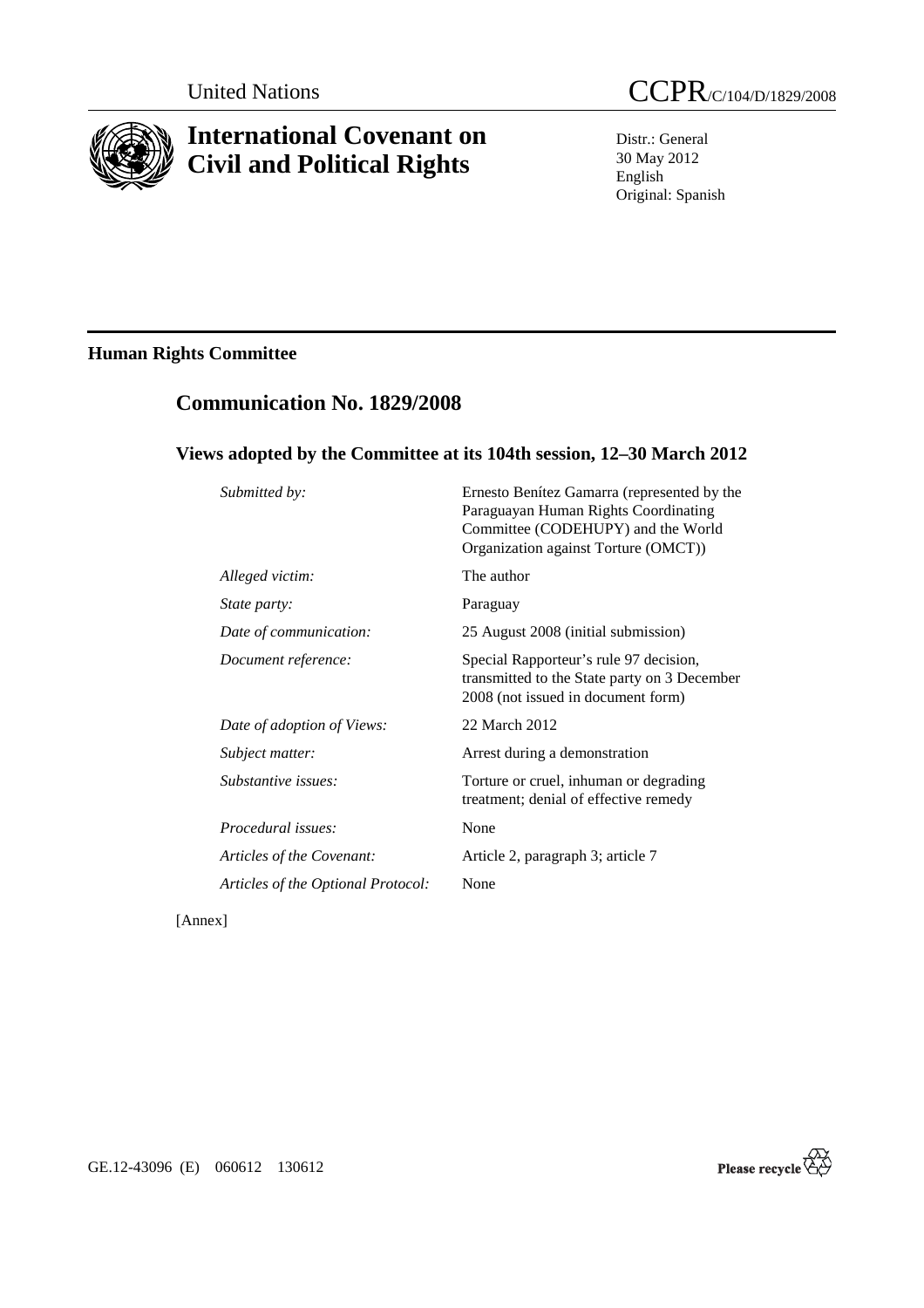### **Annex**

## **Views of the Human Rights Committee under article 5, paragraph 4, of the Optional Protocol to the International Covenant on Civil and Political Rights (104th session)**

concerning

### **Communication No. 1829/2008**\*

| Submitted by:          | Ernesto Benítez Gamarra (represented by the<br>Paraguayan Human Rights Coordinating<br>Committee (CODEHUPY) and the World<br>Organization against Torture (OMCT)) |
|------------------------|-------------------------------------------------------------------------------------------------------------------------------------------------------------------|
| Alleged victim:        | The author                                                                                                                                                        |
| <i>State party:</i>    | Paraguay                                                                                                                                                          |
| Date of communication: | 25 August 2008 (initial submission)                                                                                                                               |

*The Human Rights Committee*, established under article 28 of the International Covenant on Civil and Political Rights,

*Meeting* on 22 March 2012,

*Having concluded* its consideration of communication No. 1829/2008, submitted to the Human Rights Committee by Mr. Ernesto Benítez Gamarra, under the Optional Protocol to the International Covenant on Civil and Political Rights,

*Having taken into account* all written information made available to it by the author of the communication and the State party,

*Adopts* the following:

### **Views under article 5, paragraph 4, of the Optional Protocol**

1. The author of the communication, dated 25 August 2008, is Ernesto Benítez Gamarra, a Paraguayan citizen born in 1969. He claims to be the victim of a violation by Paraguay of article 2, paragraph 3, and article 7 of the Covenant. The Optional Protocol entered into force for the State party on 10 January 1995. The author is represented by counsel.

#### **The facts as submitted by the author**

2.1 The author is an educator and agricultural worker whose home and farm are in the Táva Guarani settlement. He is a member of the Agricultural Producers' Coordination

<sup>\*</sup> The following members of the Committee participated in the examination of the present communication: Mr. Lazhari Bouzid, Mr. Ahmad Amin Fathalla, Mr. Cornelis Flinterman, Mr. Yuji Iwasawa, Mr. Walter Kaelin, Ms. Zonke Zanele Majodina, Mr. Gerald L. Neuman, Mr. Michael O'Flaherty, Mr. Rafael Rivas Posada, Sir Nigel Rodley, Mr. Fabian Omar Salvioli, Mr. Marat Sarsembayev, Mr. Krister Thelin and Ms. Margo Waterval.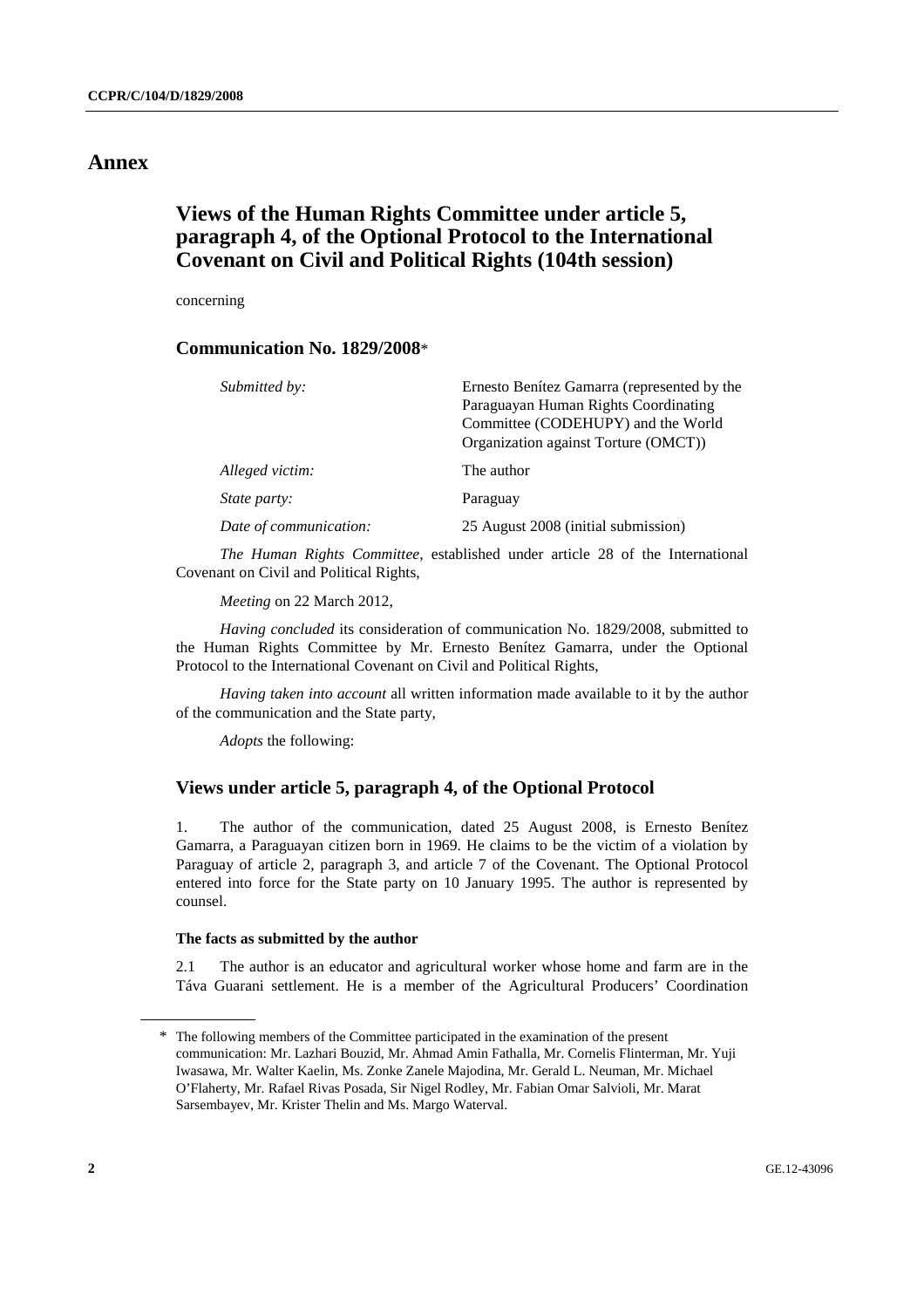Office of San Pedro Norte (CPA-SPN), acting as coordinator for education. The chief demand of rural workers' organizations in Paraguay is for agrarian reform. This has often led to conflict between landowners, farmworkers and Government authorities.

2.2 The growing and marketing of lemon verbena was initially supported by the Government. In 2002, the Government gave the private sector responsibility for marketing the crop, which led to a fall in prices and losses to producers as surplus production went unsold. With the support of CPA-SPN, the lemon verbena producers held demonstrations in Santa Rosa del Aguaray on 10 February, 24 April and 19 May 2003, demanding that the State take action to address the situation. Following these organized protests, the Ministry of Agriculture and Livestock pledged to grant the producers a subsidy; however, only a partial subsidy was paid, and following the failure of negotiations, on 29 May 2003 the farmworkers gathered once more in Santa Rosa del Aguaray to set up camp and continue organizing protests. Starting from that date, the farmworkers held as many as two or three demonstrations a day and were based in a camp set up in the grounds of a public institution.

2.3 On 2 June 2003, the producers' organization issued a public statement requesting that the authorities give full effect to the agreements signed by the Ministry of Agriculture before 7 a.m. on 3 June, failing which they would carry out a peaceful blockade of Route 3 in Santa Rosa del Aguaray as a pressure tactic.

2.4 On 3 June 2003, around 1,000 demonstrators, including the author, converged on the site of the demonstration. They were met at the site by a strong security presence made up of 239 policemen and 40 anti-riot officers from the special branch of the National Police. The police and anti-riot officers were acting under the orders of V.A.R., the chief of police in the department of San Pedro. A contingent of 30 armed military personnel was also present. The military and police personnel were acting under the orders of criminal prosecutor L.A. from the Santa Rosa del Aguaray District Prosecutor's Office. The security forces had anti-riot water-cannon vehicles and were armed. As the demonstrators were unable to cross the police line blocking their way, they decided to block the road. The prosecutor ordered the leaders of the demonstration to unblock the road, indicating that if they failed to do so measures would be taken to clear it by force. The author was among those negotiating on behalf of the demonstrators.

2.5 While negotiations were under way, the prosecutor ordered the road to be cleared. The police assault was immediate and violent, as they fired tear gas, live rounds and water cannon. According to the author, the police intervention was not preceded by loudspeaker warnings to the rest of the demonstrators.

2.6 The police beat many of the demonstrators violently, fired indiscriminately and forced their way into several nearby houses where the demonstrators had taken refuge, causing considerable damage and severely beating those they managed to catch. The road was cleared in about 10 minutes.

2.7 The author and approximately 120 other demonstrators managed to escape the crackdown and sought refuge in the camp that they had set up in the grounds of the Rural Welfare Institute, some 300 or 400 metres from the scene of the violent incidents. The police cleared the area using firearms and batons. They then singled out between 20 and 25 people for arrest, including the author. Once the detainees had been identified, they were forced to lie on the ground and were then beaten with batons, kicked and stamped on.

2.8 The author was identified by a police chief as he was trying to contact Radio Cáritas on his mobile phone. A group of policemen surrounded him and one of them fired a shot, probably a rubber bullet, which knocked him to the ground. Like other detainees, he was forced to put his hands on the back of his head and lie face down on the ground. He was beaten and kicked by military personnel and police officers, who also stamped on him.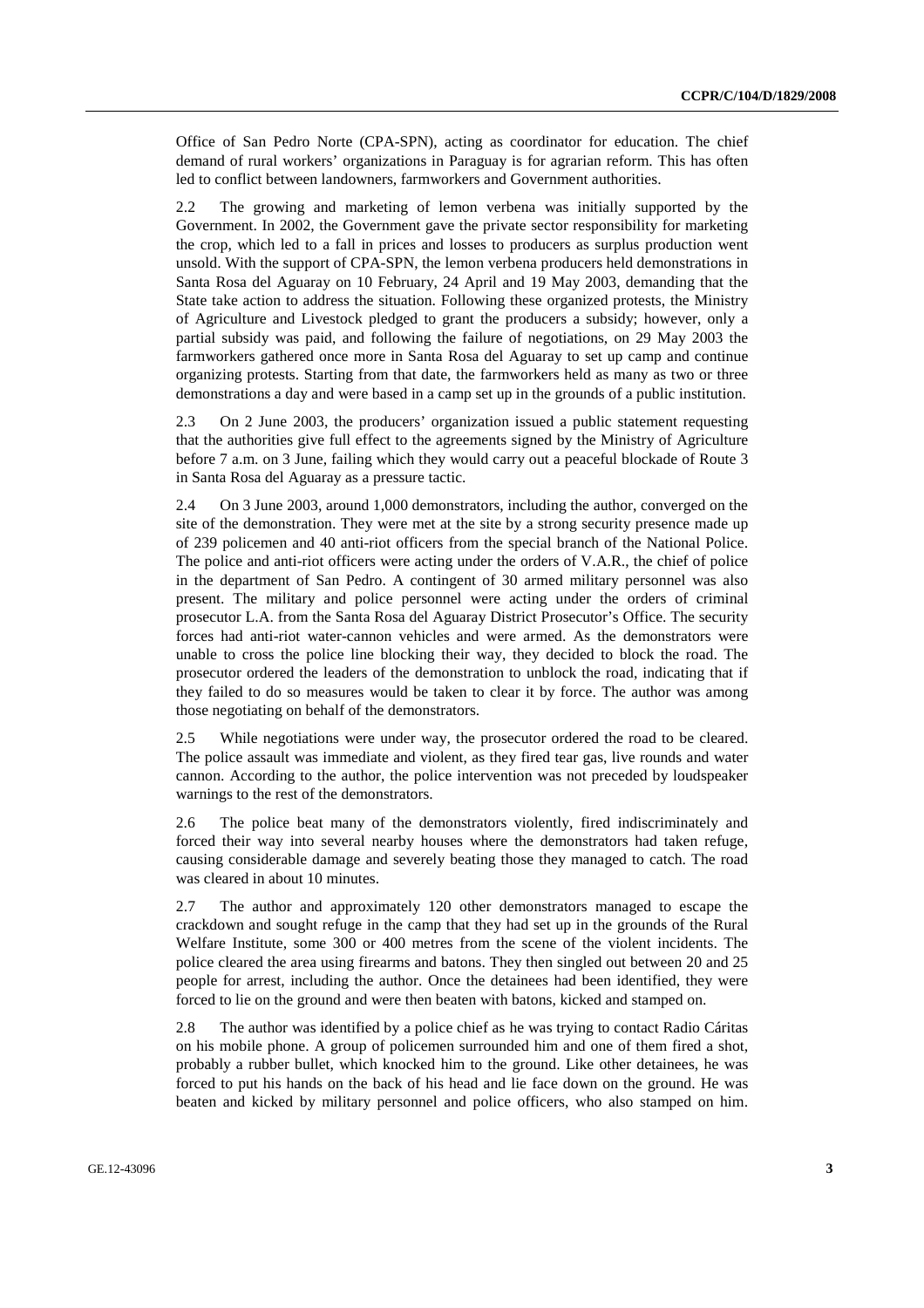Later, the police destroyed and set fire to their belongings, including two motorcycles and a vehicle used for delivering supplies.

2.9 After being beaten, the author and the other detainees were taken in a military truck to Santa Rosa del Aguaray police station No. 18, some 500 metres away. During the ride, they were forced to lie face down with their hands behind their head. In the police station they were beaten again. The author was particularly targeted; he was taken aside to a room where police officers and military personnel kicked him and beat him with batons on the back, feet, stomach and head while he was handcuffed with his hands behind his back. While beating him, they threatened him, saying that he had been the cause of the problems in the area and that the only solution was for them to kill him. They also sprayed an irritant gas in his face. When they saw he was crying, the police officers made fun of him, painted his face with lipstick and cut locks of his hair which they said they would "take as a trophy to their chief". This treatment went on for several hours and stopped only when journalists who were covering the demonstration arrived at the police station. According to the author, these acts were witnessed by prosecutor L.A., who was in the police station and gave no order for them to be stopped.

2.10 Subsequently, the author and the other detainees were placed in a cell measuring 1.5 m wide, 8 m long and 3 m high, where they were unable to sit or lie down. They were kept there, without being allowed to go to the toilet, until 5.30 a.m. the next day, 4 June 2003.

2.11 On 3 June 2003 the National Police filed a complaint with the criminal prosecutor L.A. against the author and other demonstrators for the offences of "endangering traffic", "disturbing the peace", "threatening to commit an offence" and "resistance with firearms and bladed weapons". On the same date the prosecutor ordered the provisional detention of the author and another 40 demonstrators. The order for the provisional detention of the author was issued after his arrest.

2.12 On 4 June 2003, the author and 31 other detainees were transferred to the San Pedro del Ykuamandyju regional prison. On the same date, the prosecutor filed charges against the author and another 42 demonstrators for "endangering traffic" and "disturbing the peace".

2.13 It was only on 4 and 5 June 2003 that the author and the other detainees were examined by forensic physicians of the Public Prosecution Service and the judiciary.<sup>1</sup> The author states that the forensic medical examinations, in addition to being inconsistent, were not carried out in accordance with the Istanbul Protocol.<sup>2</sup>

2.14 On 9 June 2003, at the request of the public defender, the Criminal Court of San Pedro del Ykuamandyju ordered the provisional release of the author and the other demonstrators still in detention. On 3 December 2003, the Public Prosecution Service brought charges before the Criminal Court against the author and 31 other demonstrators for "endangering traffic" and "disturbing the peace". However, no public oral proceedings were ever held on the basis of these charges and the Public Prosecution Service failed to

<sup>&</sup>lt;sup>1</sup> The report by the forensic physician of the judiciary, dated 4 June 2003, states that "the patient presents a left lateral neck oedema approximately 4 cm in diameter and painful swelling of the left parieto-frontal region". The report by the forensic physician of the District Prosecutor's Office of San Pedro del Ykuamandyju, dated 5 June 2003, states that the author presented "minor grazing to the left knee" and that "no other injury was detected".<br><sup>2</sup> The suther straches a ground data d.0 July 2009

The author attaches a report, dated 9 July 2008, by Dr. Carlos Portillo, a specialist in the care of torture victims, which concludes that the reports of the examinations carried out on 5 June 2003 fail to comply with the requirements of the Istanbul Protocol.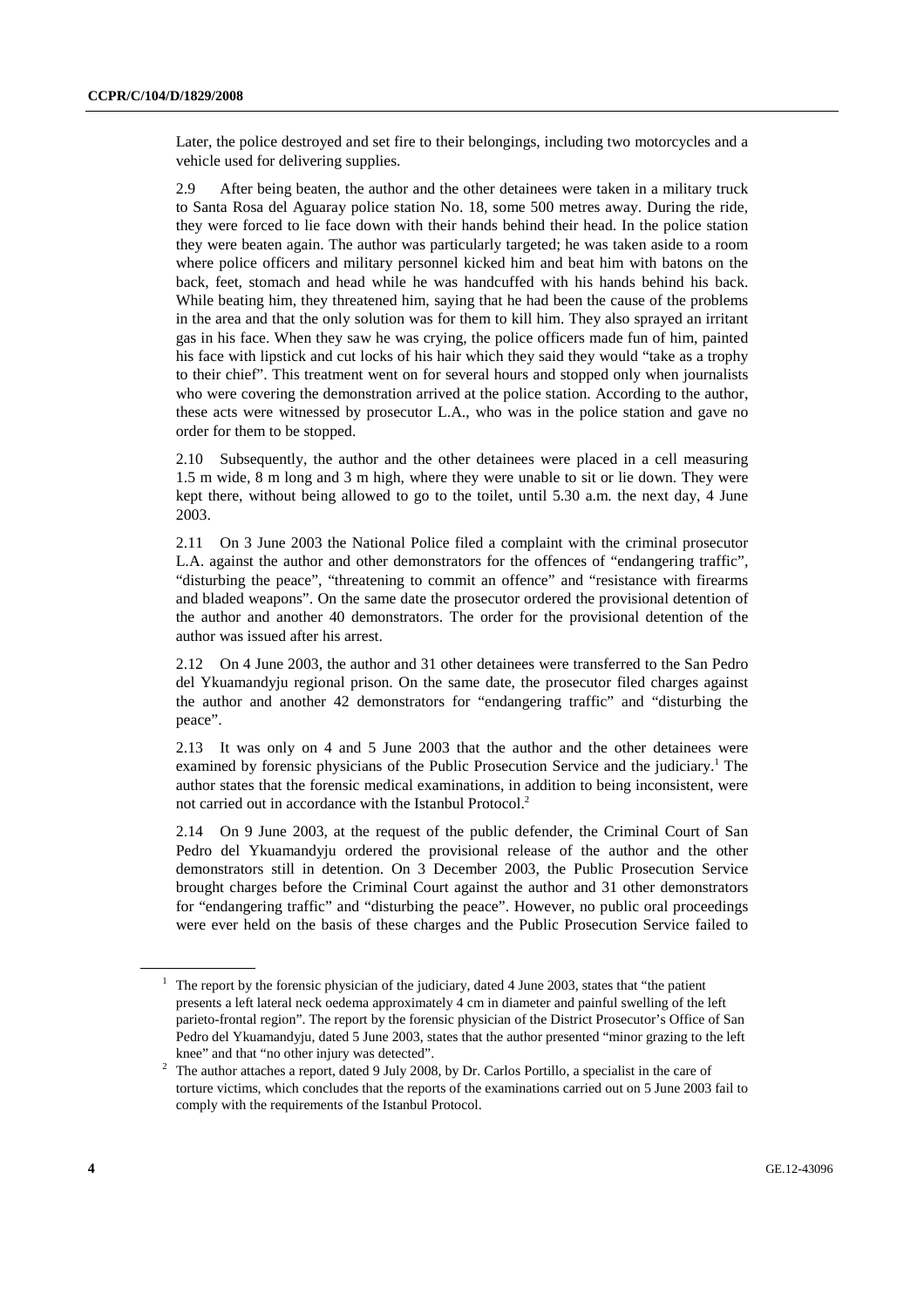take the necessary procedural steps for that purpose. On 2 May 2007, the Criminal Court of San Pedro del Ykuamandyju ruled that the criminal action against the author and the other 31 indicted demonstrators should be discontinued on the grounds that the three-year time limit for criminal proceedings had expired without any definitive judicial decision having been reached. The ruling was not appealed and became final.

2.15 On 10 June 2003, the author (and other demonstrators) filed a complaint for torture and ill-treatment with the Public Prosecution Service. The Paraguayan Human Rights Coordinating Committee (CODEHUPY) also filed a complaint with the Human Rights Commission of the Senate alleging serious human rights violations, including acts of torture against the author. On 20 June 2003, the chair of the Human Rights Commission lodged a complaint with the Public Prosecution Service.

2.16 The author was summoned to appear before the Special Unit on Human Rights Offences on 31 May 2004 with a view to establishing the facts; he confirmed his complaint and gave details of the events. On 12 July 2004, one year after the events, the prosecutor of the Special Unit charged the chief of Santa Rosa del Aguaray police station No. 18 and prosecutor L.A. with the offence of causing bodily harm in the exercise of public duties. The Public Prosecution Service requested a period of six months in which to bring charges and sought a number of interim measures against the accused, such as a prohibition on leaving the country, a monthly court appearance and a prohibition on communicating with the victims. The accused were not temporarily suspended from their duties.

2.17 On 18 March 2005, the Public Prosecution Service requested a temporary stay of proceedings against the accused on the grounds that, although it had evidence to support the view that an offence had been committed, the evidence to identify the perpetrators of the acts had not been processed.<sup>3</sup> Among the evidence yet to be collected, the Public Prosecution Service cited 33 witness statements that had not been taken and said that officials from the Service needed to go to the scene of the events to obtain the statements. In addition, the counsel of CODEHUPY who had filed the complaint with the Human Rights Commission of the Senate had yet to provide a witness statement.

<sup>&</sup>lt;sup>3</sup> The request states: "A number of farm workers were beaten and arrested by the security forces, who used excessive and disproportionate force to apprehend them, given that they had already been cornered and had capitulated. Subsequently, those arrested were taken to the police station ... where their physical and psychological ill-treatment continued, even though they now offered no resistance to the police. … Despite the efforts of the Public Prosecution Service to obtain witness statements from the alleged victims … the statements of many victims identified as having been at the scene of the events have still not been taken. These inquiries suggested that the prosecutor … directing the proceedings was present at the time the demonstrators were physically abused and he was therefore charged. It was also clear that the assaults on the demonstrators by uniformed officers continued at the Santa Rosa del Aguaray police station; accordingly, the district chief, …, was also charged. … A large amount of evidence, such as medical reports and the statements of victims and other persons who witnessed the events, together with photographs and other reports, proves conclusively that an offence was committed; it establishes that the physical abuse and injuries to several lemon verbena producers who had been demonstrating in Santa Rosa del Aguaray were the result of assaults by members of both the National Police and the Armed Forces. … However, in order to secure the conviction of the accused, it must be proved that they committed the offence. Although police reports confirmed that one of those in charge of the proceedings was the indicted police station chief …, there was no specific evidence to indicate that he was responsible for ordering and carrying out the assaults on the demonstrators. In addition, although it was clear that prosecutor L.A. had ordered the road to be cleared …, there was no evidence that he had ordered excessive use of force by uniformed personnel. Consequently … it cannot be argued that the investigation has been completed since other inquiries must be conducted in order to obtain further evidence to justify an indictment or on which to base the relevant application."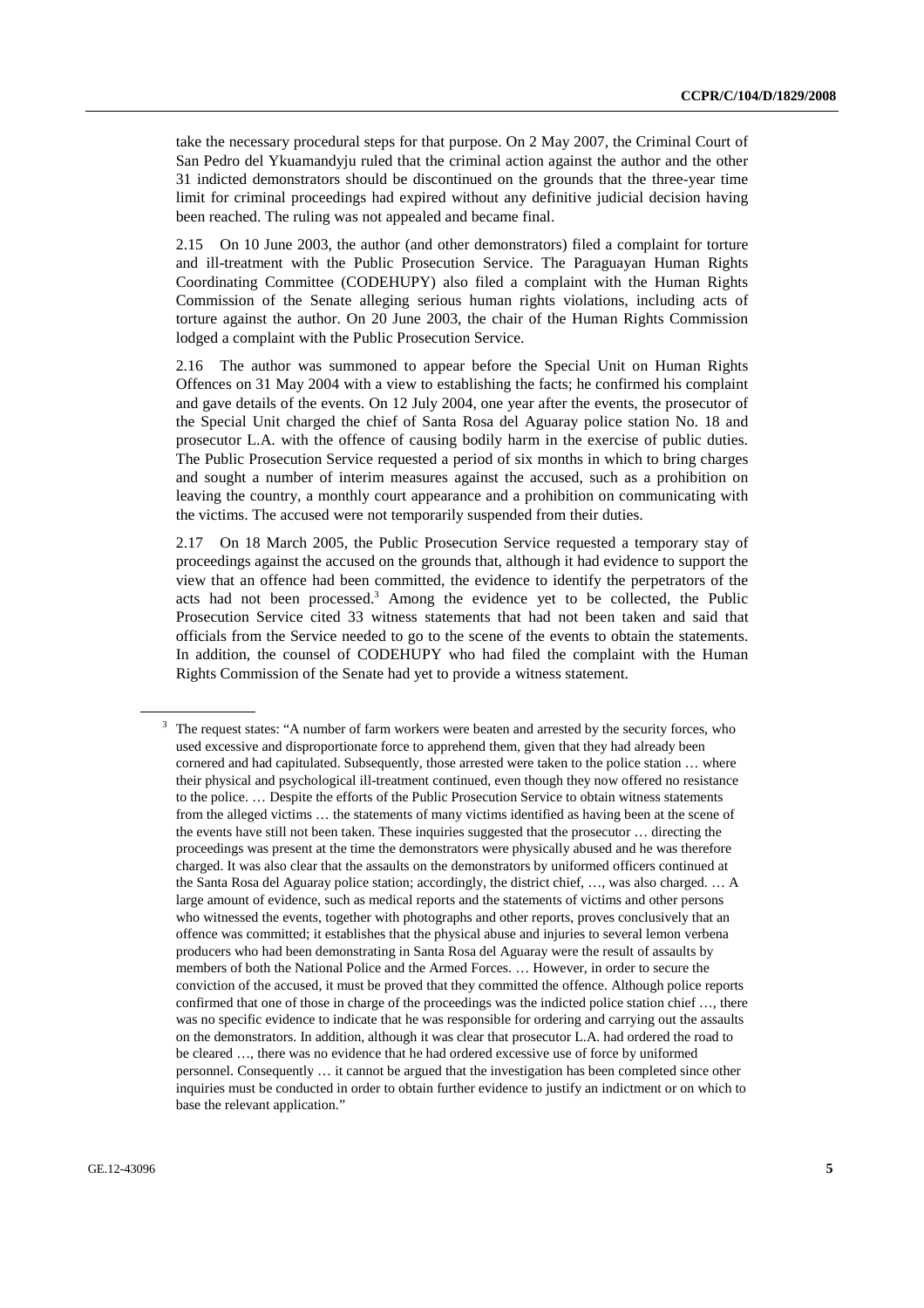2.18 On 3 August 2005, the San Pedro del Ykuamandyju interim Criminal Court of Guarantees rejected the request for a temporary stay of proceedings and ruled that the case against the accused should be dismissed on the grounds that the prosecutor's office did not have sufficient evidence to justify continuing the case against them.<sup>4</sup> According to the author, he was not formally notified of this decision and he was able to obtain information about the dismissal of the case only on his own initiative. The Special Unit on Human Rights Offences appealed the decision, but on 24 May 2006 the Caaguazú and San Pedro Appeal Court declared the appeal inadmissible on the grounds that it had not been filed by the deadline.

2.19 On 6 and 18 March 2008, the author asked the Santa Rosa del Aguaray Criminal Court and the San Pedro del Ykuamandyju Criminal Court for a copy of the court record concerning the charges brought by the Public Prosecution Service against the police station chief and the prosecutor. However, the record could not be found and is not in the courts where it should be kept. On 7 May 2008, the Public Prosecution Service informed the author that no further appeal was possible against the decision to dismiss the case taken on 3 August 2005. Consequently, the author maintains that he has exhausted all domestic remedies.

2.20 The author states that on 21 September 2004, the Judges Impeachment Panel instituted proceedings for administrative liability against prosecutor L.A., at the request of the San Pedro del Ykuamandyju Criminal Court, which notified the Panel of the charges brought against the prosecutor for the offence of causing bodily harm in the exercise of public duties to the author and the other demonstrators in detention. On the same date, the Panel decided to suspend the impeachment pending a final decision in the criminal case. Subsequently, on 22 November 2005, the Panel acquitted prosecutor L.A. on the grounds that the case had been dismissed by the Criminal Court.

#### **The complaint**

3.1 The author alleges that the facts described are a breach of article 2, paragraph 3, and article 7 of the Covenant.

3.2 With regard to article 7 of the Covenant, the author contends that the physical abuse he suffered on 3 June 2003 amounts to torture or at least cruel or inhuman treatment contrary to article 7 of the Covenant. The acts of torture to which he was subjected by police and military officers were intended to intimidate him and temporarily undermine his ability to continue leading the agricultural workers' protests. The State party indicted him and placed him in pretrial detention not because it had grounds to bring criminal charges against him, but with a view to imposing restrictions on him and subjecting him to police and prosecutorial surveillance. He points out that the beatings, asphyxiation and death threats to which he was subjected were committed with the consent of the criminal prosecutor who subsequently ordered his detention.

<sup>&</sup>lt;sup>4</sup> In its decision the court states: "The legal basis for the temporary stay of proceedings depends on there being a real possibility that the concrete and specific evidence that they wished to submit in order to enable the proceedings to continue would in fact constitute sufficient proof to justify a change in the course of the case. In the present case, the representative of the Public Prosecution Service makes no reference to any evidence in support of his application. … there is no evidence to fully satisfy this Court of the involvement of the accused in the offence in question. In addition, the prosecutor's office makes no mention of any other inquiries aimed at establishing the facts of the case."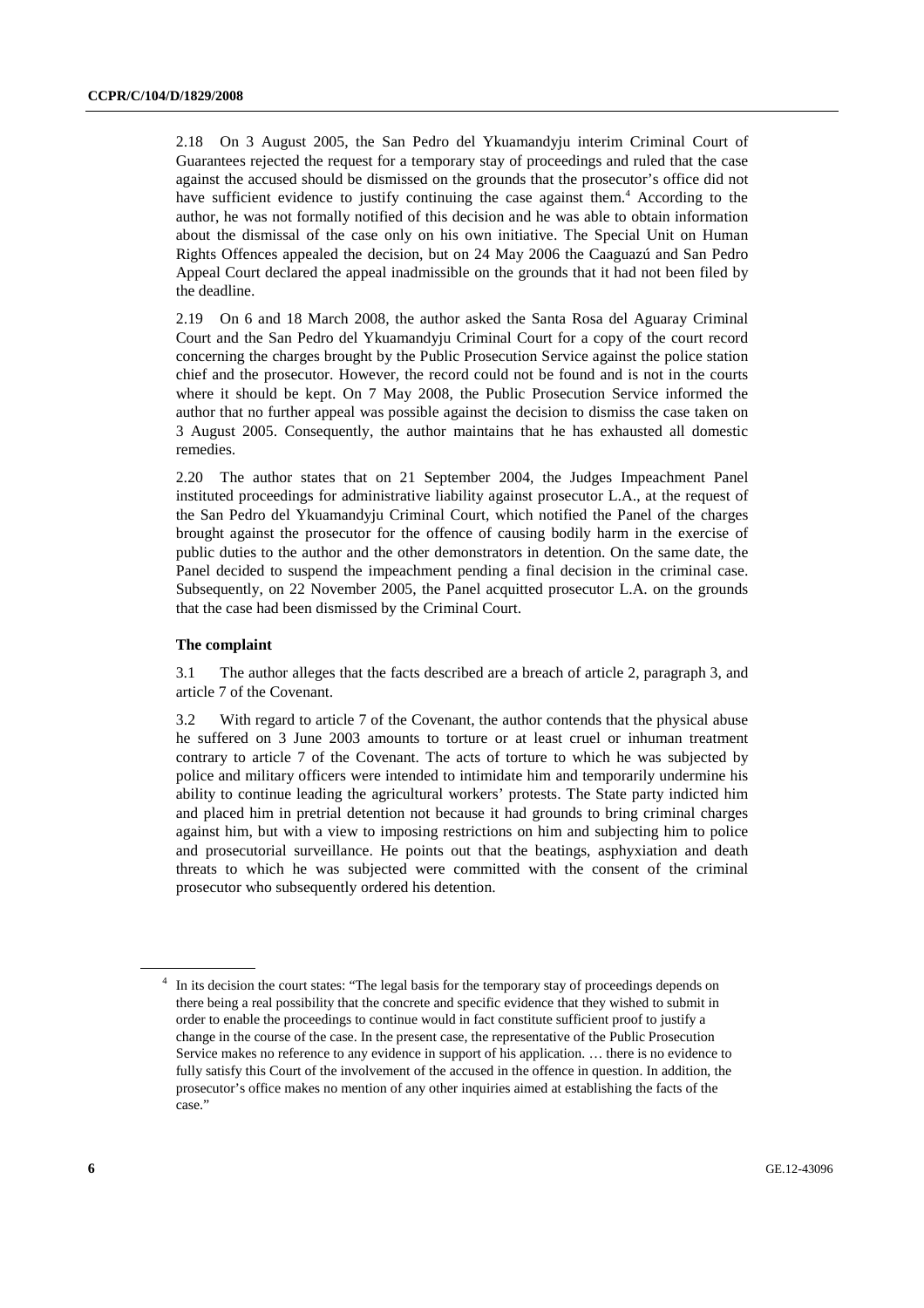3.3 The author states that the assaults have left him with physical and psychological sequelae.<sup>5</sup> The spraying of irritant gases directly into the face from a close distance causes a sensation of asphyxiation and drowning similar to that felt when being immersed in water, and is intended to cause severe pain and the sensation of dying from lack of air as a result of immersion. He argues that the sensation of anguish and fear of death was heightened by the fact that the acts were carried out with the consent of the judicial official responsible for protecting his life and physical and mental integrity.

3.4 The author recalls that the Public Prosecution Service itself recognized before the domestic court that physical punishment had taken place. In the application for the temporary stay of proceedings of 18 March 2005, the criminal prosecutor stated that there was ample evidence proving conclusively that the alleged offences had occurred. However, the judicial action taken was inadequate to fully clarify the circumstances of those offences, punish those responsible, compensate the victims and prevent similar situations from recurring.

3.5 The State party failed in its duty to investigate effectively, properly and promptly the complaints of torture filed by the author. In order to properly interpret the obligations under article 2, paragraph 3, in relation to article 7 of the Covenant, the Committee should take into account the Principles on the Effective Investigation and Documentation of Torture and Other Cruel, Inhuman or Degrading Treatment or Punishment<sup>6</sup> and, in particular, the Manual on Effective Investigation and Documentation of Torture and Other Cruel, Inhuman or Degrading Treatment or Punishment, known as the Istanbul Protocol.

3.6 The author asserts that the complaint of torture was not dealt with promptly and was subsequently processed slowly and incompetently. The two public officials whose possible individual criminal liability was self-evident were charged 13 months after the events. The Public Prosecution Service did not request the temporary suspension of those officials (or of any others) from their duties as a precautionary measure to prevent them from obstructing the investigation and influencing the course of the public prosecution. The prosecutor assigned to the case appealed the order dismissing the case two months after the deadline for submitting a challenge. This incompetence and unjustified delay demonstrate the ineffectiveness of the available remedy.

3.7 The author maintains that the medical examinations carried out on the author and the other victims by forensic physicians of the Public Prosecution Service and the judiciary failed to comply with the requirements of the Istanbul Protocol. The examinations were superficial and confined to an external examination of the victims and included no

<sup>5</sup> The author attached a medical report by Dr. Chistian Palmas Nicora (an orthopaedist and traumatologist), dated 14 July 2008, and one by Dr. Carlos Portillo, dated 9 July 2008. According to the first report, the author presents limitation of abduction of the right shoulder beyond 120 degrees and pain with maximum external rotation with the shoulder at 90 degrees; pain around the upper right scapula region; muscular atrophy in the right paravertebral region and the right periscapular muscles. In the left hand, the author presents stiffness of the distal interphalangeal joints of the index finger, painful lumps in the proximal interphalangeal joints of the index and middle fingers, with partial loss of ability to flex the fingers. Decreased muscle strength in the left hand. He has an old fracture of the third right rib, posterior arch, and joint impingement of the distal interphalangeal joint of the index finger of the left hand. According to the second report, there is recurring pain in the bones and joints, which at the time of his release affected his whole body and which is currently mostly felt in both knees, deviation of the joint between the second and third phalanges of the index finger of the left hand, micturition difficulties, conjunctival sensitivity in both eyes when exposed to irritants that did not previously cause watering of the eyes, irritability and intolerance of any sound similar to

explosions or gunfire. 6 General Assembly resolution 55/89, 22 February 2001.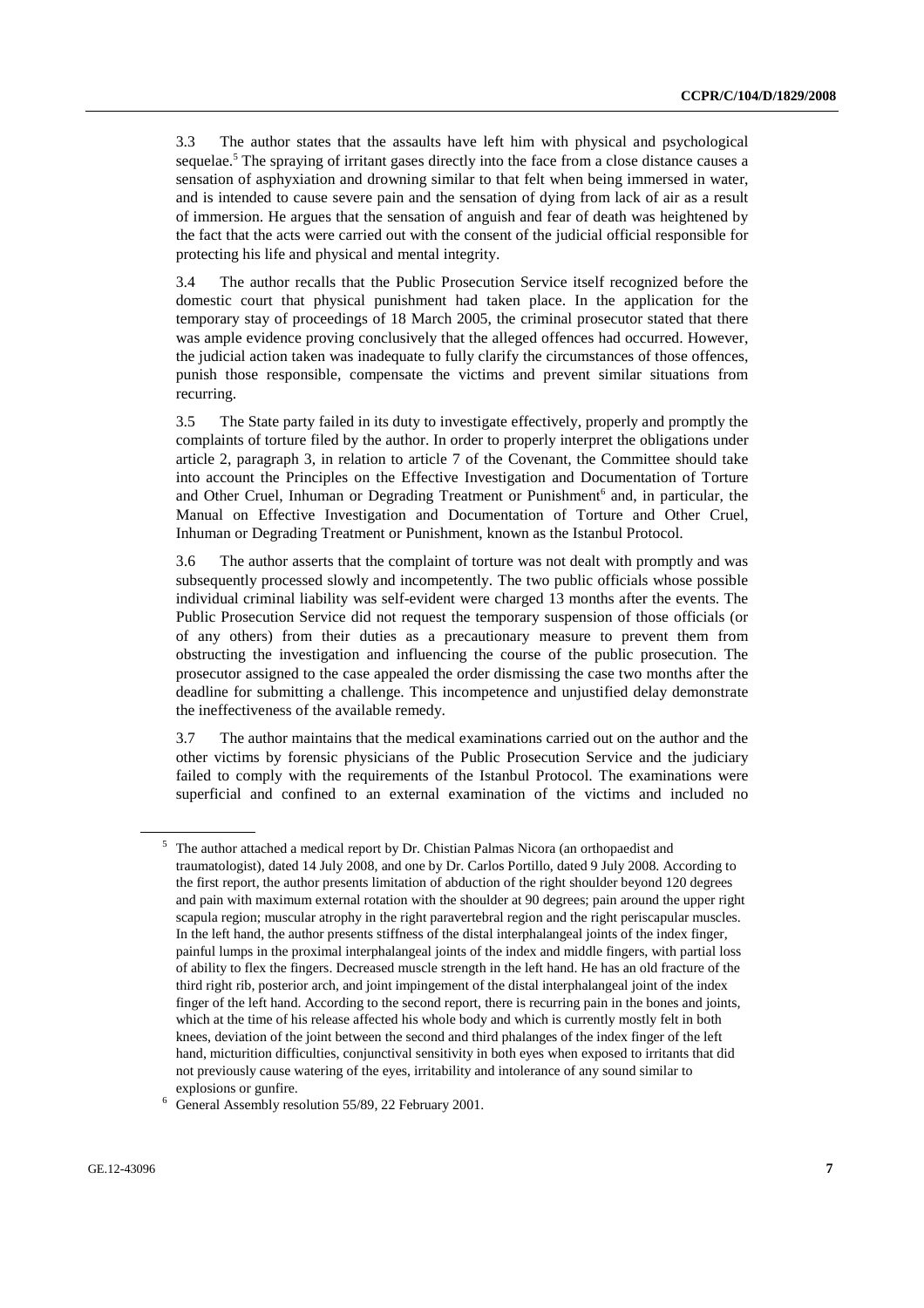diagnostic tests or psychological assessments. He points out that he received no medical care until the day after he was detained and beaten.

3.8 The place where the acts of torture occurred was not cordoned off and no judicial inspection was conducted to collect evidence. The first inspection of the crime scene by prosecutors was carried out on 15 October 2003, 4 months after the events, and the second inspection took place on 16 October 2004, 16 months after the events. The first inspection was confined to noting the size of the cell and the police station premises and the second to drawing up a basic plan of the police station. The alleged victims and other witnesses were not notified about or involved in either inspection. Only one of the indicted officials took part – the chief of the police station where the inspection took place.

3.9 The investigation by prosecutors was focused mainly on gathering witness statements. In this regard, the investigation was partial since most of the witnesses were officials who had participated in the crackdown and whose statements were intended to cover up their own responsibility and that of their superiors. The Public Prosecution Service interviewed as witnesses seven police officers, five military personnel, one official of the Public Prosecution Service and four demonstrators, including the author. No confrontations were arranged between witnesses who gave contradictory accounts and there was a failure to conduct other necessary investigations provided for by domestic law.

3.10 With respect to the application for a temporary stay of proceedings filed by the Public Prosecution Service, in which the prosecutor's office mentioned that 33 witnesses and victims had not been interviewed at the appropriate stage of the proceedings, the author maintains that 19 of those persons had been charged by the Public Prosecution Service and were under police and prosecutorial surveillance in the criminal case brought against them for blocking the road during the demonstration. Consequently, it is not true that it was difficult to identify and bring together the victims, since most of them were known to the Public Prosecution Service, they were under police and prosecutorial surveillance and they could be interviewed and brought to trial.

3.11 The author refers to the situation of impunity in the State party and states that the Public Prosecution Service's failure to file charges in the criminal investigation because of a lack of evidence collected at the appropriate stage of the proceedings is consistent with this pattern of impunity. In this regard, the author refers to the concluding observations of the Human Rights Committee<sup>7</sup> and to the report of the Special Rapporteur on torture.<sup>8</sup>

3.12 The author asks the Committee to recommend that the State party: (i) undertake a thorough and effective investigation into the circumstances in which the author was subjected to torture and ill-treatment and take appropriate measures to punish those responsible; and (ii) take measures to ensure that the author receives comprehensive and appropriate redress for the injury suffered.

#### **State party's observations on the admissibility and merits of the case**

4.1 In a note verbale dated 2 July 2009, the State party submits that the case was brought as a result of a demonstration by lemon verbena producers in the department of San Pedro on 3 June 2003. Following a clash with the security forces, both police officers and demonstrators were left injured. The State party refers to National Police reports indicating that no member of the security forces witnessed or was involved in acts of physical or psychological torture committed by the police force. The injuries and bruising sustained by

<sup>7</sup> Concluding observations on Paraguay, CCPR/C/PRY/CO/2, para. 12.

<sup>8</sup> Report of the Special Rapporteur on torture and other cruel, inhuman or degrading treatment or punishment, Manfred Nowak. Mission to Paraguay, A/HRC/7/3/Add.3, 1 October 2007, paras. 53–55.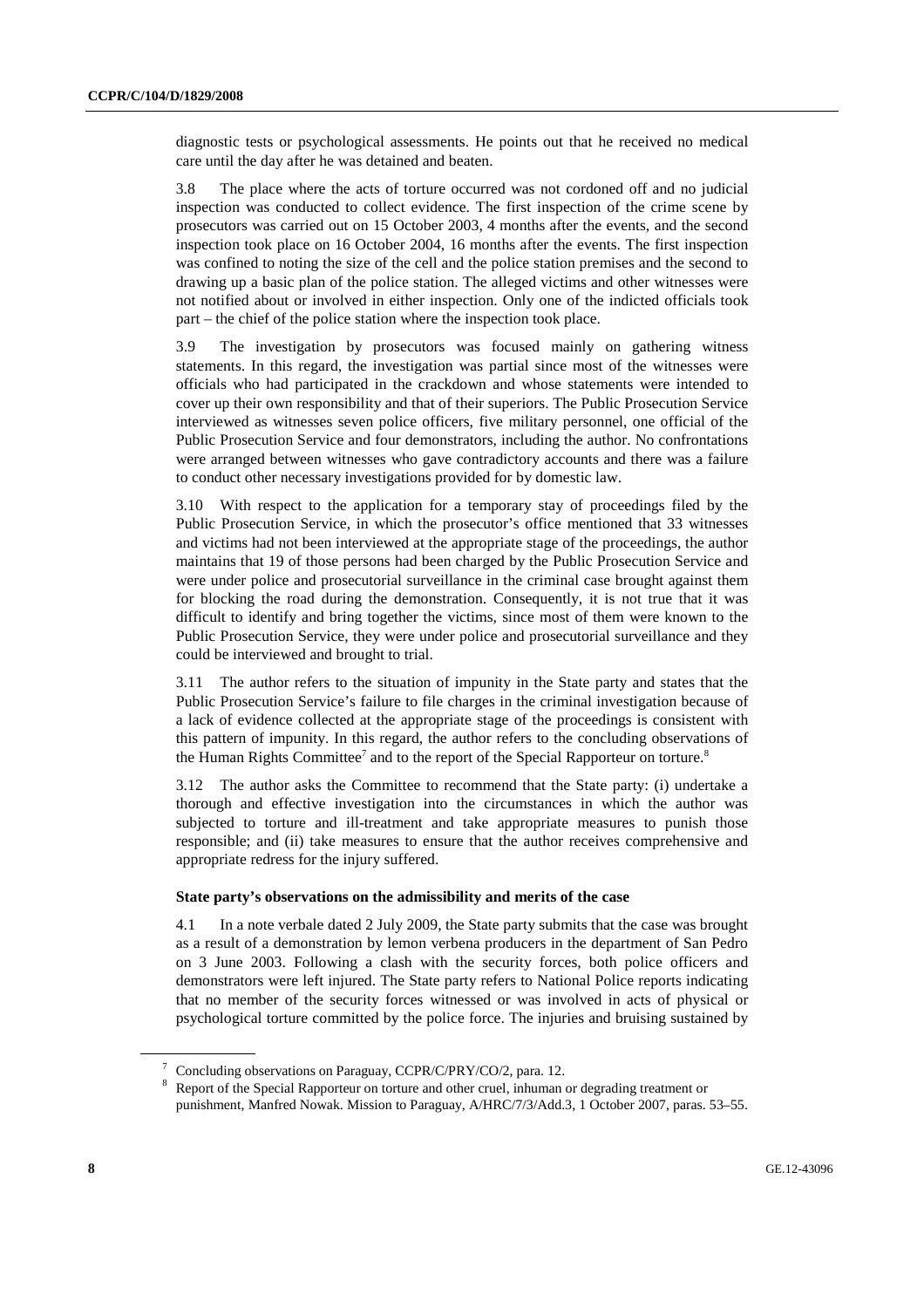the demonstrators were caused while obstructing the police during the course of their duties. Police and judicial procedures were both carried out in strict compliance with the Constitution and the law, respecting the principles of legality and reasonableness in the use of force, taking into consideration the seriousness of the situation.

4.2 The State party maintains that there are circumstances that are still being investigated in order to establish the facts and that the national authorities have repeatedly indicated their determination to give effective follow-up to human rights complaints and to prevent any offence that gives rise to such complaints.

#### **Author's comments on the State party's submission**

5.1 On 5 October 2009, the author reiterates that the facts to which the communication relates were not the result of a "clash with the security forces", as the State party claims, in which "both police officers and demonstrators were left injured", but the disproportionate and unreasonable use of force by police officers against lemon verbena producers who were exercising their right to demonstrate.

5.2 The author reiterates that the proceedings for torture have been dropped following the dismissal of the case against the alleged perpetrators. On 7 May 2008, the prosecutor informed the author that no further remedies or other procedural means of appealing the dismissal decision were available.

#### **Issues and proceedings before the Committee**

#### *Consideration of admissibility*

6.1 Before considering any claim contained in a communication, the Human Rights Committee must decide, in accordance with rule 93 of its rules of procedure, whether the communication is admissible under the Optional Protocol to the Covenant.

6.2 As required under article 5, paragraph 2 (a), of the Optional Protocol, the Committee has ascertained that the same matter is not being examined under another procedure of international investigation or settlement.

6.3 The Committee notes the State party's affirmation that a number of circumstances are still being investigated in order to establish the facts. However, the State party provides no details concerning those circumstances. The Committee also notes that, according to the author, the case was dismissed definitively and that, on 7 May 2008, the Public Prosecution Service notified him that no further appeal against the decision to dismiss the charges was available. Consequently, the Committee considers that the communication meets the requirement of the prior exhaustion of domestic remedies, as set out in article 5, paragraph 2 (b), of the Optional Protocol.

6.4 As the other admissibility requirements have been met, the Committee declares the communication admissible insofar as it raises issues under articles 7 and 2, paragraph 3, of the Covenant.

#### *Consideration of the merits*

7.1 The Human Rights Committee has considered the present communication in the light of all the information made available to it by the parties, in accordance with article 5, paragraph 1, of the Optional Protocol.

7.2 The Committee takes note of the author's claim that he was beaten at the time of his arrest and that, once at the police station, he was taken with other detainees to a room where police and military personnel beat him repeatedly while he was handcuffed with his hands behind his back. He also claims, inter alia, that he was subjected to death threats and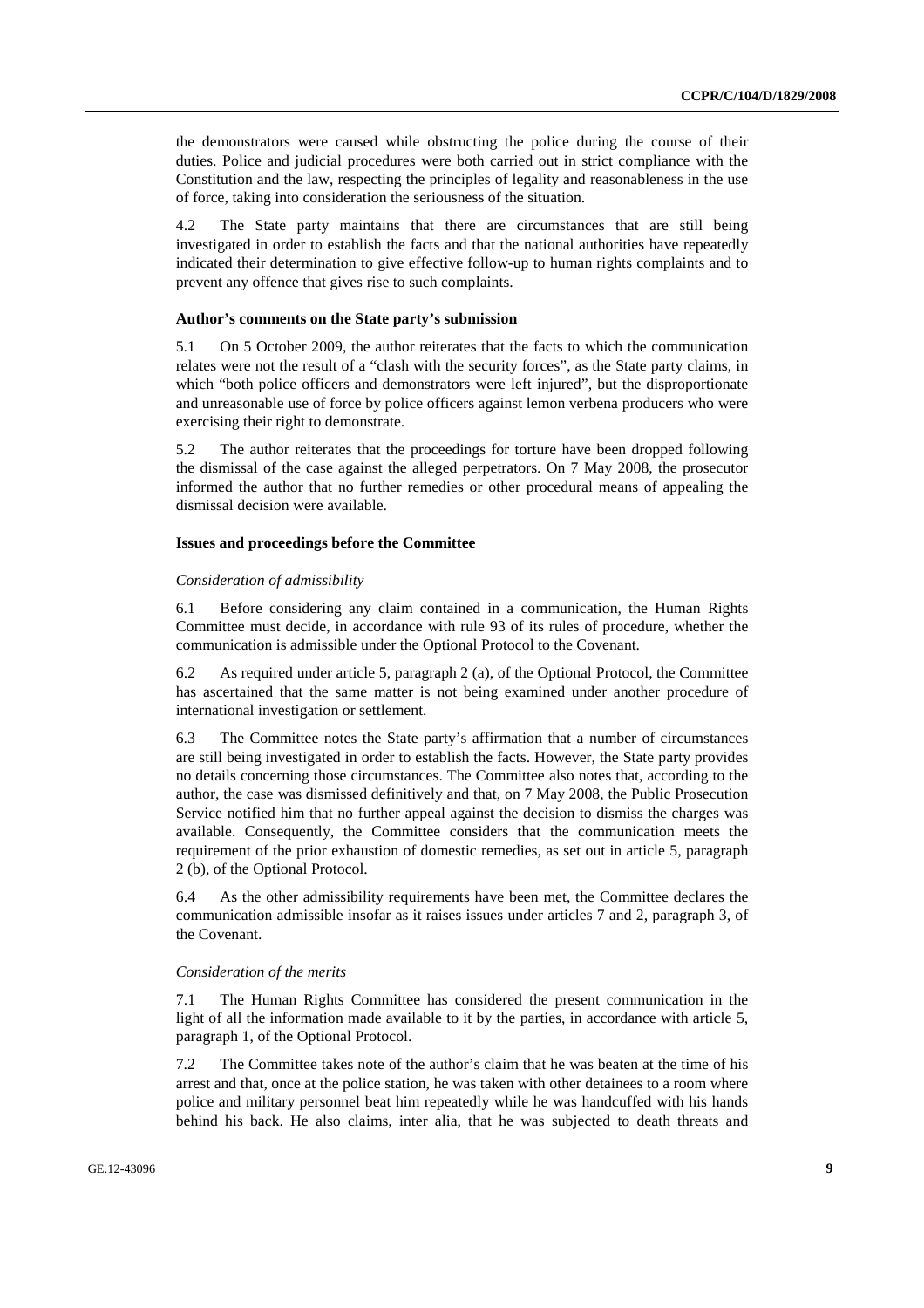degrading treatment and that an irritant gas was sprayed in his face. The assaults have left him with physical and psychological sequelae, as indicated in medical reports prepared in 2008.

7.3 The Committee also notes that, on 10 June 2003, the author filed a complaint concerning these events with the Public Prosecution Service. However, it was only on 12 July 2004 that the police station chief and a prosecutor were indicted for the offence of causing bodily harm in the exercise of public duties. According to the author, the prosecutorial investigation, based mainly on taking witness statements, was partial, since most of the witnesses were police or military officers and only four demonstrators were interviewed. The Committee notes that on 18 March 2005, the Public Prosecution Service acknowledged that a large amount of evidence, such as medical tests, the statements of victims and witnesses, photographs and other reports proved conclusively that an offence had been committed. However, more evidence — including the testimony of many victims — had yet to be gathered to provide a basis for the charges against the two accused. The Committee also notes the State party's claims that the police and judicial procedures were carried out in strict compliance with the law.

7.4 Taking into account the author's detailed description of the events of 3 June 2003, the medical reports he submitted and the Public Prosecution Service's recognition that those events occurred, the Committee considers that the use of force by the police was disproportionate and that the treatment to which the author was subjected constitutes a violation of article 7 of the Covenant.

7.5 With regard to the author's complaint concerning the investigation of the events, the Committee recalls its general comment No. 20 (1992) on the prohibition of torture or cruel, inhuman or degrading treatment or punishment<sup>9</sup> and general comment No. 31 (2004) on the nature of the general legal obligation imposed on States parties to the Covenant,  $10$  as well as its settled jurisprudence, $\frac{11}{11}$  according to which complaints alleging a violation of article 7 must be investigated promptly, thoroughly and impartially by the competent authorities and appropriate action must be taken against those found guilty. In the present case, the Committee notes that the author filed the complaint on 10 June 2003 and that it was more than a year later  $-12$  July 2004 — that the prosecutor indicted two suspects. On 18 March 2005, the prosecutor requested a temporary stay of proceedings in order to allow further evidence to be gathered. However, the criminal court refused to allow such evidence to be gathered and dismissed the case. In those circumstances, and in the absence of any justification by the State party as to why the investigation into the case was interrupted, the Committee finds that the author did not have access to an effective remedy and that the facts before it amount to a violation of article 2, paragraph 3, read in conjunction with article 7 of the Covenant.

8. The Human Rights Committee, acting under article 5, paragraph 4, of the Optional Protocol to the International Covenant on Civil and Political Rights, is of the view that the facts before it disclose a violation of article 7 of the Covenant and of article 2, paragraph 3, of the Covenant, read in conjunction with article 7.

<sup>9</sup> *Official Records of the General Assembly, Forty-seventh Session, Supplement No. 40* (A/47/40),

annex VI, sect. A, para. 14. 10 General comment No. 31, the nature of the general legal obligation imposed on States parties to the

Covenant, CCPR/C/21/Rev.1/Add.13 (2004), para. 18. 11 See, for example, communication No. 1436/2005, *Sathasivam/Saraswathi v. Sri Lanka*, Views adopted on 8 July 2008, paras. 6.3 and 6.4; and communication No. 1818/2008, *MacCallum v. South Africa*, Views adopted on 25 October 2010, para. 6.7.